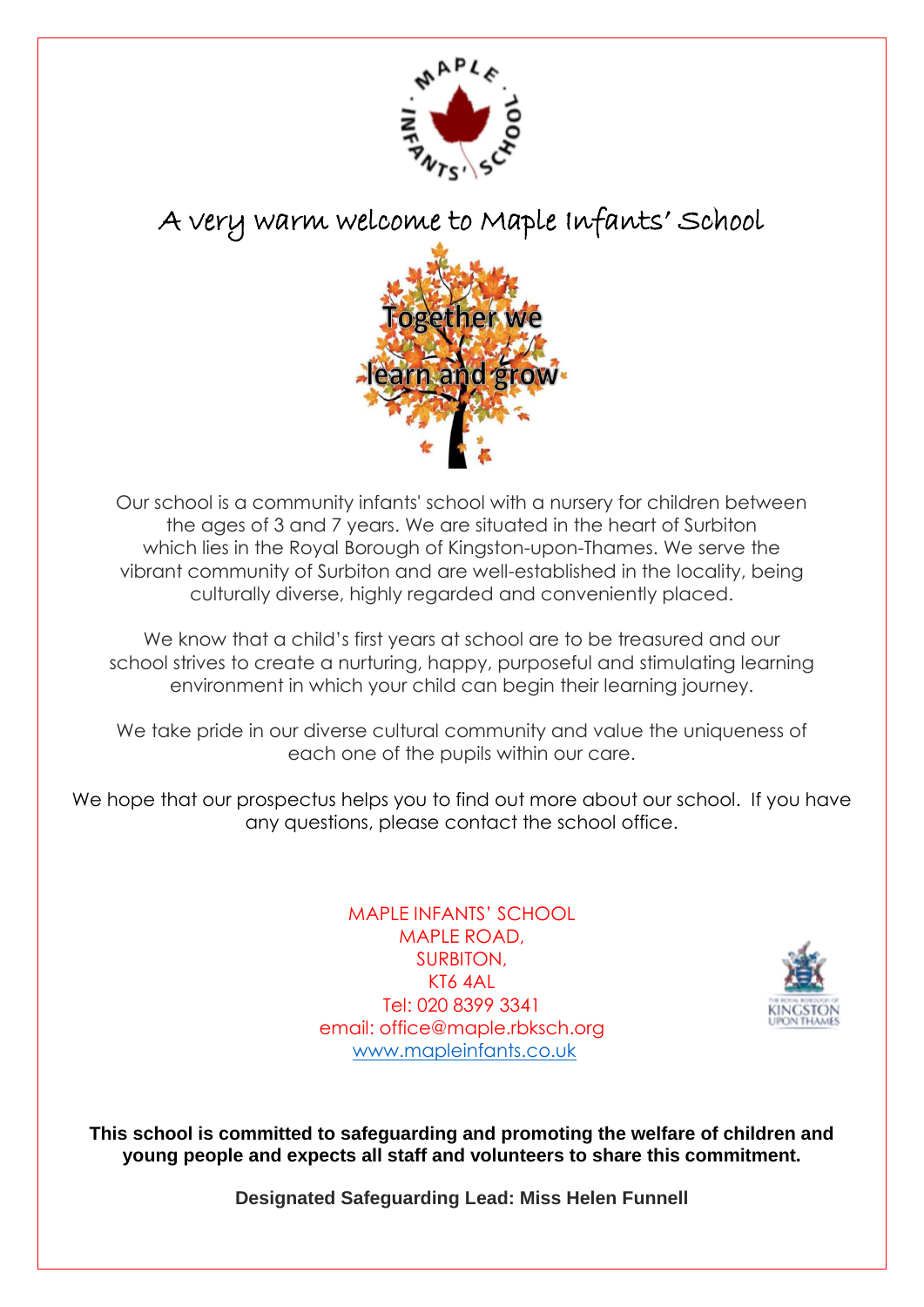#### **Our School Community**

We have a dedicated team of staff who support our pupils in a variety of ways.

The Head Teacher and Deputy Head Teacher lead the strategic direction of the school and in addition to this most members of staff have responsibility for one or more specialist areas of the curriculum.

We have a number of Teaching Assistants who work closely with our teachers to support the learning of the children. Some have specific responsibility for supporting children with additional needs.

Some Teaching Assistants may, from time to time, be responsible for supervising classes under the direction of the class teacher depending upon their level of experience. Our School Business Manager, Office Staff and Site Manager support the day to day running of the school.

#### **Staff Team**

#### **Senior Leadership Team**

**Head Teacher** Mrs Claire Barwell **Deputy Head Teacher and SENCo** Miss Helen Funnell **EYFS Leader** Miss Jess Dowd **KS1 Leader** Miss Frances Wood

#### **Teaching Team**

**Teachers** Mrs Brookes Miss Bundey Miss Corfield Miss Garcia Mrs Gowers Mr Hide

Mrs Kuhn Mrs Miller Miss Noakes Miss Stoddart Miss Wright

**Higher Level Teaching Assistant** Mrs Smith

**Teaching Assistants** Mrs Begum Mrs Boi Mrs Haines Mrs Maclean Ms Mischke Mrs Mumford

Mrs O'Connell Miss Stark Mrs Taylor Mrs Turland Miss Tychoniuk Miss Woolford

#### **Administrative Team**

**School Business Manager** Manager Music Manager Music Music Music Music Music Music Music Music Music Music Music Music Music Music Music Music Music Music Music Music Music Music Music Music Music Music Music Music Music **Office Manager** Mrs Walker **Administrative Officers** Mrs Grandison

Miss Thompson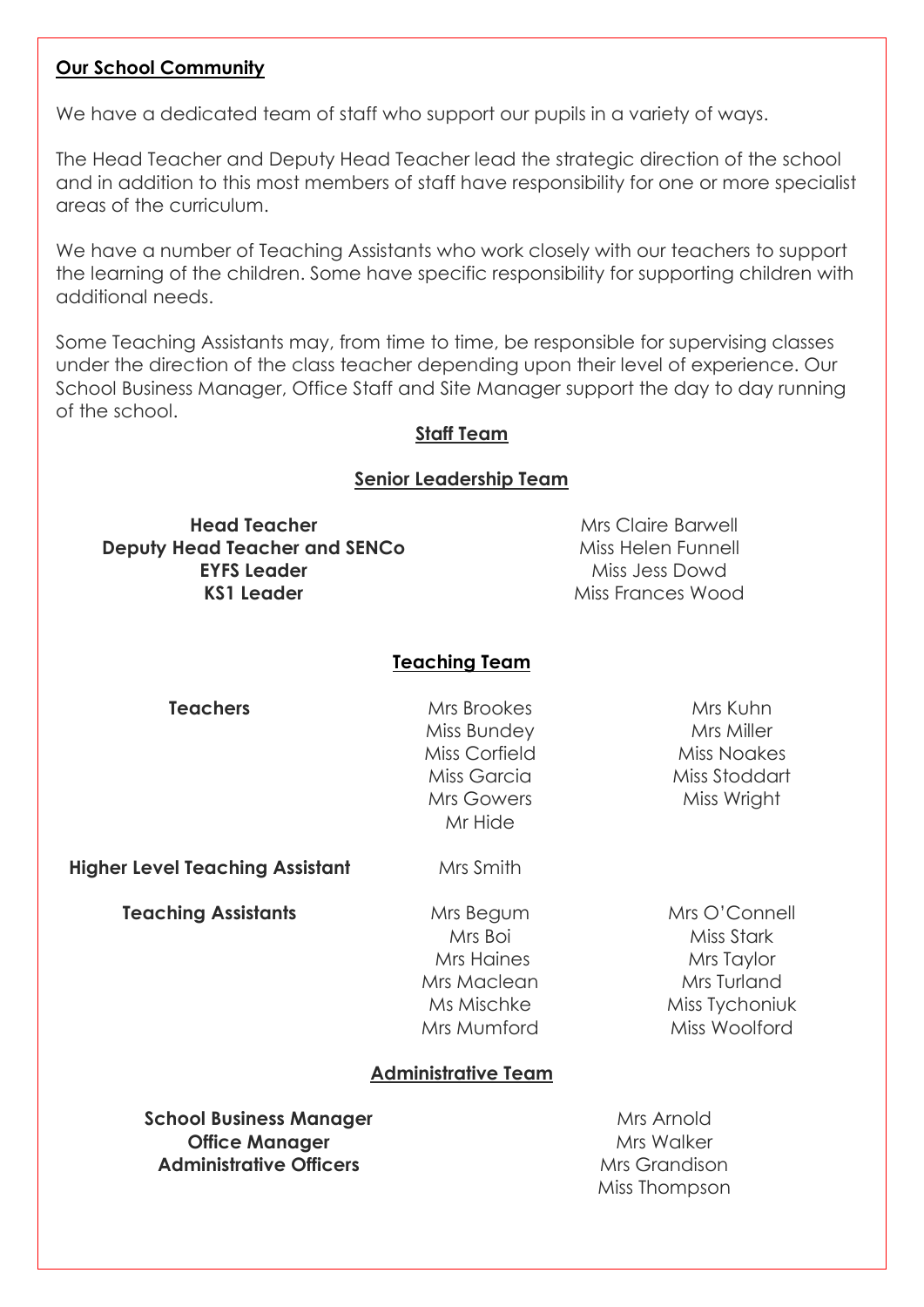#### **Site Team**

# **Site Manager** Mr Edwards

**Cleaning Team** Regent SAMSIC

#### **School Meals Supervisory Assistants**

Mrs Boi Mrs Jewers Mrs Jones

Ms Kudrina Mrs Moysey

Mrs Sparks Mrs Wilkieson

#### **Governing Body**

**Chair and Local Authority Governor** Margie Lindsay

**Vice-Chair and Co-opted Governor**

Efe Abebe-Heywood

#### **Co-opted Governors (***Co-opted Governors are appointed by the Governing Body)*

*Simon Bastian Alix Coups John Forgan Erman Hassan Cinthia Loial Beryl Pooley*

**Parent Governors** *(Parents Governors are elected by current parents of Maple Infants' School)*

Stuart Bennett

**Staff Governor** Pete Hide

#### **Head Teacher**

Claire Barwell

The Head Teacher is Ex-officio which means they automatically become a School governor because of the office they hold. Head Teachers do not need to be elected.

#### **Clerk to the Governing Body** VACANCY

**Associate Members:**

Michael Straker Jo Monk Staff: Eleanor Arnold Staff: Helen Funnell

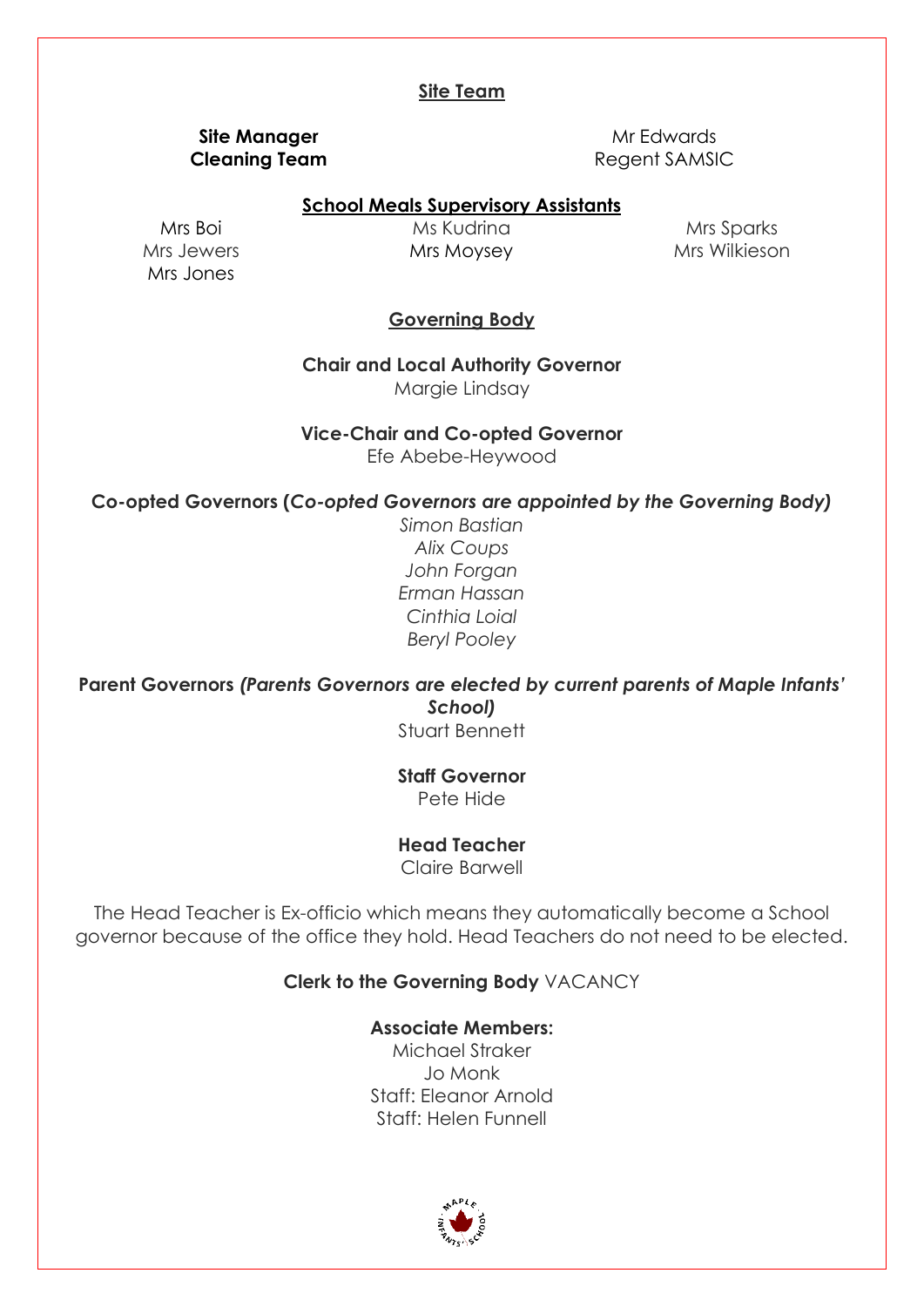## **Safeguarding**

This school is committed to safeguarding and promoting the welfare of children and young people and expects all staff and volunteers to share this commitment.

> Designated Safeguarding Lead: Miss Helen Funnell Senior Deputy Safeguarding Lead: Mrs Claire Barwell Deputy Safeguarding Lead: Miss Jess Dowd

### **Our Mission**

At Maple Infants' School it is our mission to nurture all children to be:



∙**Successful lifelong learners** who love learning, make progress and achieve

**∙Confident individuals** who are able to live safe, happy and active lives

∙**Responsible citizens** who make a positive contribution to their community

#### **School Organisation**

Maple Infants' School is a three form entry community school set in the pleasant, tree lined Maple Road. We cater for children between the ages of 3 and 7 years.

Our current PAN (Pupil Admissions Number) is 90 per year group (Reception – Year 2). In addition to this we currently offer 52 part-time Nursery places, 26 in the morning and 26 in the afternoon. As such, we specialise most specifically, in the early education of children within the Early Years and Key Stage 1.

Our session times, generally follow the following timings, however we are currently running staggered start and finish times due to the safety measures in place.

| <b>Session times</b> | AM                              | <b>PM</b>         |
|----------------------|---------------------------------|-------------------|
| Nursery              | $8.45 - 11.45$ am               | $12.30 - 3.30$ pm |
|                      |                                 |                   |
| Reception            | $8.55$ am – $3.15$ pm           |                   |
|                      | (Lunch break 11.45am - 12.45pm) |                   |
| Year 1               | $8.55$ am – $3.15$ pm           |                   |
|                      | (Lunch break 12.00 - 1.00pm)    |                   |
| Year 2               | $8.55$ am – $3.15$ pm           |                   |
|                      | (Lunch break 12.15 - 1.15pm)    |                   |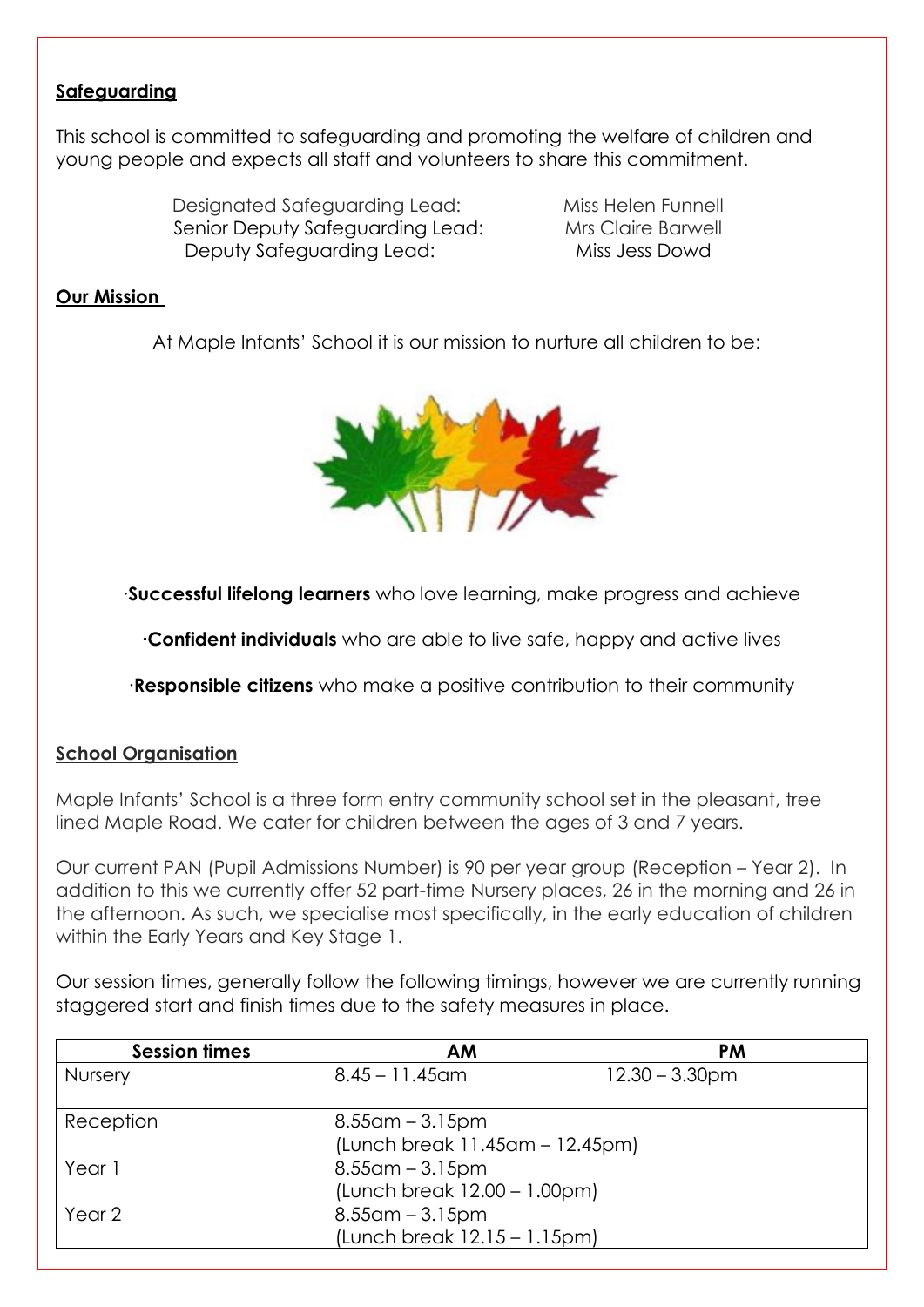#### **Equal Opportunities**

At Maple Infants' School we are committed to developing and maintaining the highest standards of respect for all our pupils and their families. Our children, staff and governors come from varied ethnic backgrounds reflecting the diversity within the local community and this is something which we value and celebrate.

We do not tolerate racist, sexist or any other bullying behaviour that lowers the selfesteem of any individual or group of people and oppose discrimination on any basis. We endeavour to ensure that our resources, code of conduct, school organisation and recruitment policies reflect our determination to ensure equal opportunities for all.

#### **Inclusion**

At Maple Infants' School, we recognise the uniqueness of every one of our pupils and value the positive contribution that they make.

All children have a right to a high quality education and we want everyone to feel confident and to be able to make good progress. Our Inclusion Manager, who is also our Deputy Head Teacher and Special Educational Needs Co-ordinator (SENCo), works closely with our Head Teacher to ensure that the particular needs of children, who require additional support to access the curriculum, are met.

Children are identified as early as possible for additional support and strategies are developed in close discussion with parents to support and meet the individual needs of pupils.

We are committed to continuing our links with local special schools and to maintaining our positive relationships with outside agencies in order to support our pupils and their families.

Special Educational Needs Coordinator: Miss Helen Funnell

#### **English as an Additional Language**

A variety of languages are spoken within The Maple Community and we are proud of the richness of our diverse cultural background. Every pupil is unique and all of our staff are committed to supporting pupils and their families to ensure the best possible induction period for any members of our community.

Our school office staff would be happy to support, where possible, any parent who has difficulties understanding communications sent out.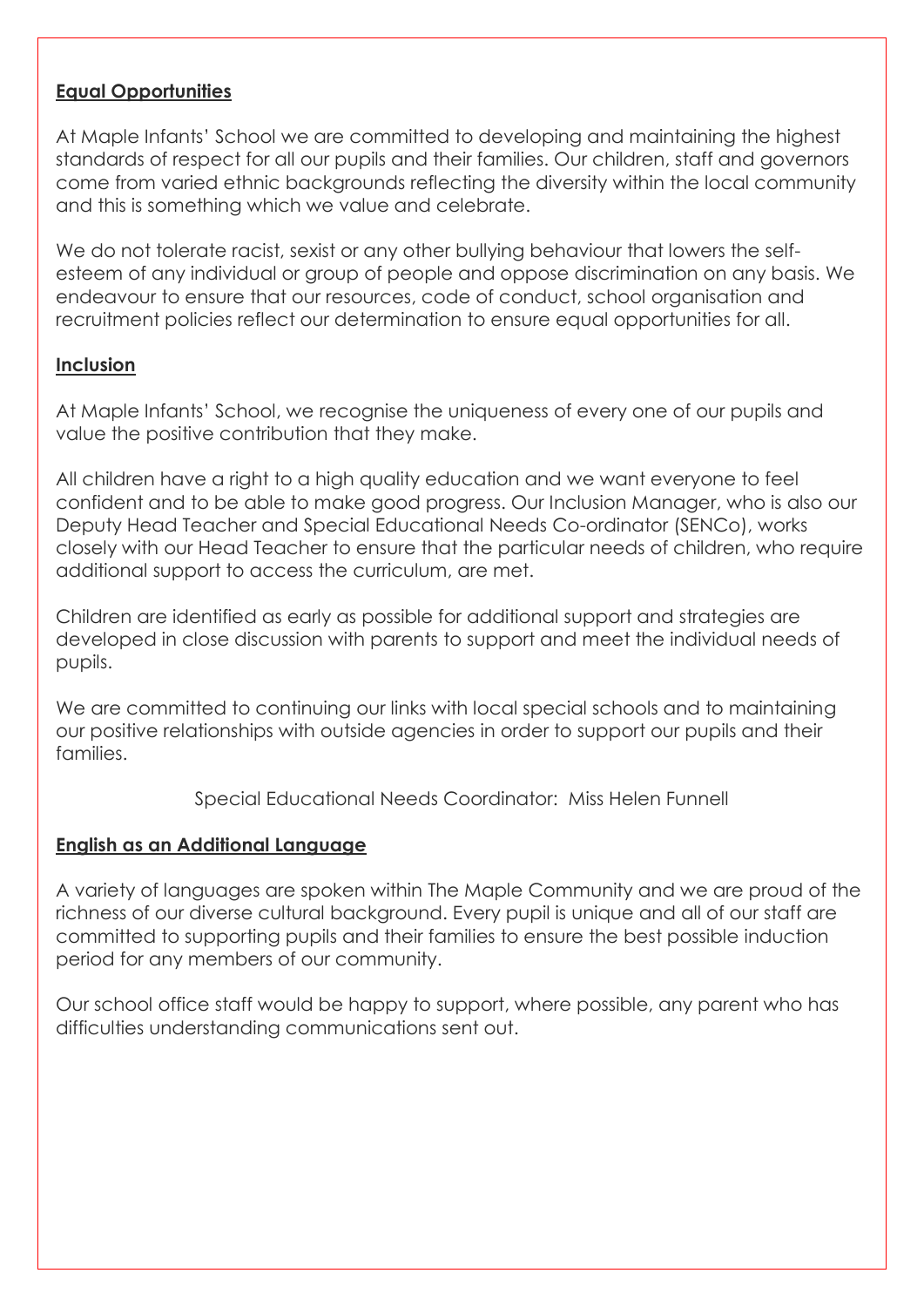# **Teaching and Learning and the Curriculum**

# **The Early Years Foundation Stage**

The Early Years Foundation Stage (EYFS) provides a structure for learning, development and care and covers children from birth to five years of age. The EYFS ensures that:

- children learn through play
- ❖ staff work closely with parents
- ❖ you are kept up to date on your child's progress
- the welfare, learning and all-round development of children with different backgrounds and levels of ability, including those with special educational needs and disabilities

Children come to Maple with a very wide range of skills and experiences. As we observe and record what they are doing we are able to assess how they are developing. We use this information to plan how to extend and develop each child's interests, skills and experience, and where to give sensitive support if necessary.

The Early Years Foundation Stage framework states that:

- There are 3 Characteristics of Effective Learning Active Learning, Playing and Exploring, Creating and Thinking Critically.
- There are 3 Prime Areas of Learning Personal, Social & Emotional Development, Communication & Language and Physical Development.
- There are 4 Specific Areas of Learning Literacy, Mathematics, Expressive Art & Design and Understanding the World.

The **prime areas of learning** are fundamental in the EYFS and the **specific areas of learning** provide important contexts for experiences we provide. These areas of learning are taught together to support a rounded approach to your child's development.

In our Nursery and Reception settings all of the activities we present to the children are based on first hand experiences with the emphasis on play, as we believe that this is the best way in which young children learn. They are presented with a wide range of practical experiences, (adult-led, adult-framed and child-initiated) that are intended to motivate, stimulate and challenge. We promote learning through experience and by the encouragement of independence.

In addition to this, much of the work within our Reception classes is topic-based and we have a theme that runs for each half term, we follow the interests of the children to ensure they remain motivated, inspired and enthused by their learning. We share details of these topics with families over the year.

# **What are adult-led activities?**

These are activities that children will carry out with a member of staff in both indoor and outdoor environments. The children are asked to come either individually or in small groups to complete them, which may introduce new skills or concepts, or encourage practice or extension of other skills.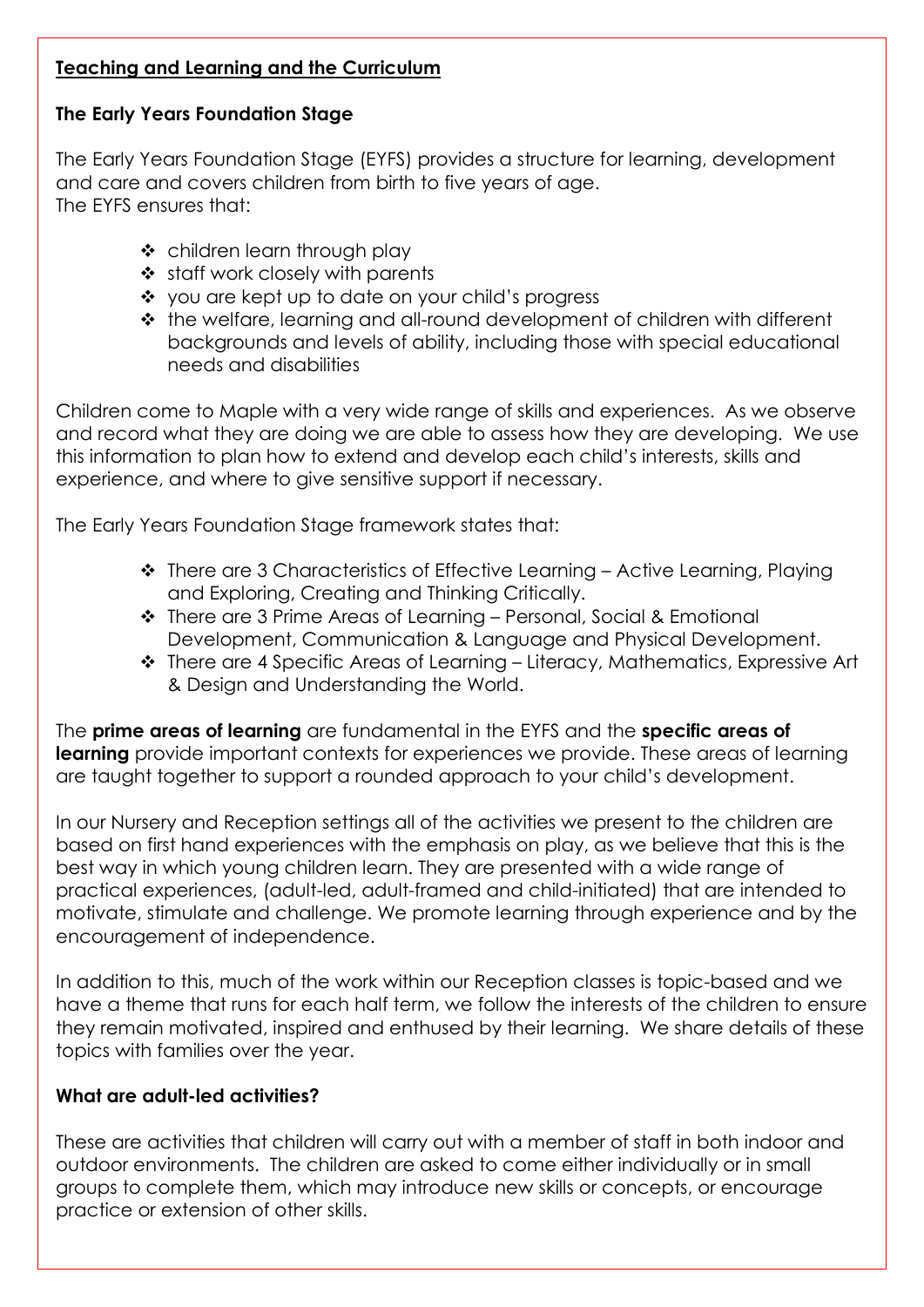#### **What are adult-framed activities?**

These are activities that the staff have planned for the children, but are not led by an adult. The children can access them independently, staying at them for as long as they like. These activities are chosen to either develop or consolidate skills and are often linked to the topic or theme.

# **What are child-initiated activities?**

These are activities completely chosen by the children themselves. The children select the resources they need, carry out their play and put them away, without the support of an adult. They are encouraged to make decisions and solve problems independently. We also encourage the children to lead their own learning and we respond to the interests of the children to promote intrinsic motivation and active learning

# **Key Stage 1**

Children in Years 1 and 2 are within key stage one and our curriculum teaches skills and knowledge and follows the National Curriculum.

The National Curriculum consists of 3 core subjects and 7 foundation subjects.

Core Subjects:

- \* English (spoken language, reading, writing, spelling, vocabulary, grammar and punctuation)
- **Mathematics**
- ❖ Science

Foundation Subjects:

- ❖ Art and Desian
- ❖ Computing
- Design and Technology
- Geography
- History
- ❖ Music
- **☆ PF**

In addition to this we also teach PSHE (Personal, Social, Health and Economic Education, which also includes Relationships Education) and follow the statutory requirements of teach Religious Education\*.

(\* parents have the right to withdraw their child/children from this subject area)

Each class follows a topic-based curriculum and we provide first hand experiences throughout the year to support these topics. At Maple Infants' School we arrange many activities externally and within school which supports and enriches our curriculum from theatre workshops, visiting performers and specialists (e.g. poets, musicians, scientists) and external visits. This is often made possible via the fund raising contributions made by The Friends of Maple Infants' School throughout the year.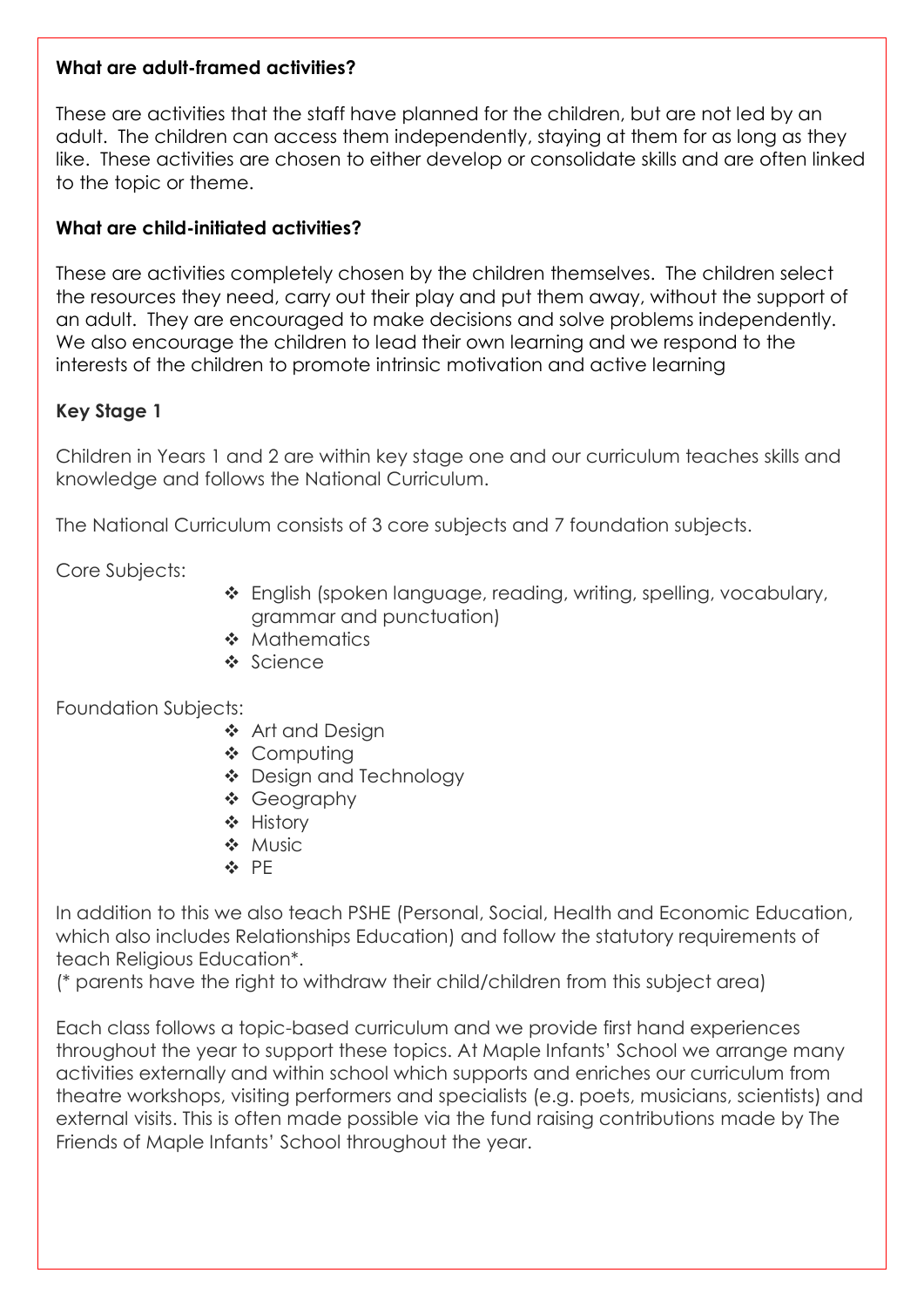### **Collective Worship**

Collective worship is an educational activity which, whilst recognising diversity, seeks to bring differences together for as common purpose. It is an occasion that contributes to the school's sense of identity and general ethos and is considered a time to express, celebrate and reflect on the values of the school. Parents have a right to withdraw their child/children from collective worship.

### **Behaviour**

At Maple Infants' School we seek to promote positive behaviour based on mutual respect between all members of the school community. The ethos of the school supports the belief that

### *A child's personal and social development is a fundamental aspect of the education of the whole child.*

Positive behaviour is encouraged at all times alongside, praise and celebration.

Our Golden Rules promote moral values and are visible in all classrooms and often referred to in assemblies or when reminding children of what we aspire to as a whole school group.

# **THE GOLDEN RULES**

- ◆ We are gentle, we don't hurt others
- ◆ We are kind and helpful, we don't hurt anybody's feelings
	- We listen, we don't interrupt
	- ◆ We are honest, we don't cover up the truth
	- \* We work hard, we don't waste our own or others' time
- ◆ We look after property, we don't waste or damage things

#### **School Uniform**

Our school uniform plays a valuable role in contributing to the ethos of our school. It establishes a clear sense of inclusion and belonging, promotes a sense of pride and helps to encourage positive behaviour and self-discipline. Parents are able to purchase our uniform from PMG Schoolwear [www.pmgschoolwear.co.uk](http://www.pmgschoolwear.co.uk/) (020 8786 2211).

#### **Nursery**

Nursery children are encouraged to wear the school sweatshirts or T-shirts.

# **Reception and KS1**

- Grey trousers/shorts/skirt/tunic/pinafore dress
- Red and white striped or check dress
- Red school v-neck sweatshirt or cardigan
- White polo t-shirt with or without logo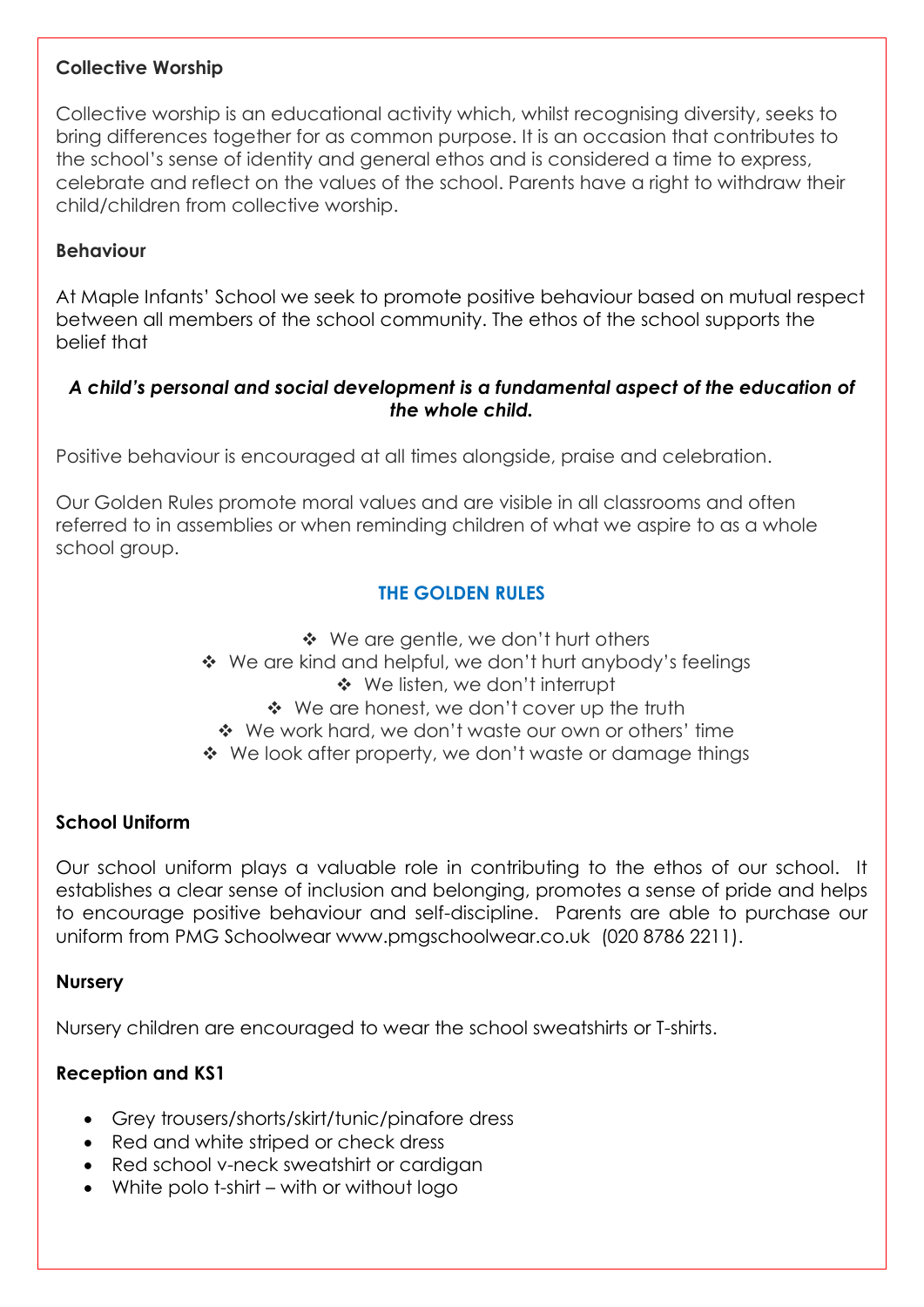Plain red beanie hats and legionnaire caps may be worn for sun protection in the summer months. This is preferable to baseball caps or straw hats. We ask that families ensure that their child has a coat or jacket in cold conditions as the children take part in learning inside and outside of their classrooms all year round. The children also need sensible black shoes for school.

# **PE Kit**

- Red shorts
- Black/Navy jogging bottoms
- White T-shirt
- Black Plimsolls or trainers

We ask that PE kits are kept in school during the week in the drawstring Maple PE bag and taken home every half-term for washing.

# **Lunch Time Arrangements**

As an infant school, every child in Reception, Year 1 and Year 2 is entitled to a free school meal. Our school meals are freshly cooked on site and menus are available online so that parents can choose and book their child's meal in advance. The catering team is also able to accommodate for a range of dietary requirements and parents are able to discuss any needs directly with them.

Our lunchtimes are a very sociable event and we encourage the children to sit with their friends during this time. This supports their social development as well as encouraging the children to use cutlery when eating, adopt good table manners, try new menus and access a meal that meets healthy dietary recommendations.

Although we do prefer all children to take up the school meals service, we also understand that some families may prefer to send in a homemade packed lunch option. We are a healthy school, and as such, expect packed lunches to reflect this - chocolate, sweets and fizzy drinks are not allowed in lunch boxes.

Any allergies should be reported to the School Office on entry. Maple Infants' School is strictly a **NUT FREE ZONE.** No foods containing nuts must be brought into school as they can trigger an allergic reaction when in close proximity to other children.

# **Snack Time**

The children are offered a mid-morning snack of apple, pear, carrot or orange etc, as part of the government incentive for children to eat more fresh fruit. They have access to a drink of water whenever they require it during the day but all children should bring their own named water bottles to school every day.

In our Nursery setting we ask parents to donate additional fruit each week in order to provide a wider range of choices. Free milk is also available for the Nursery children and as with the rest of the school, water is accessible at all times.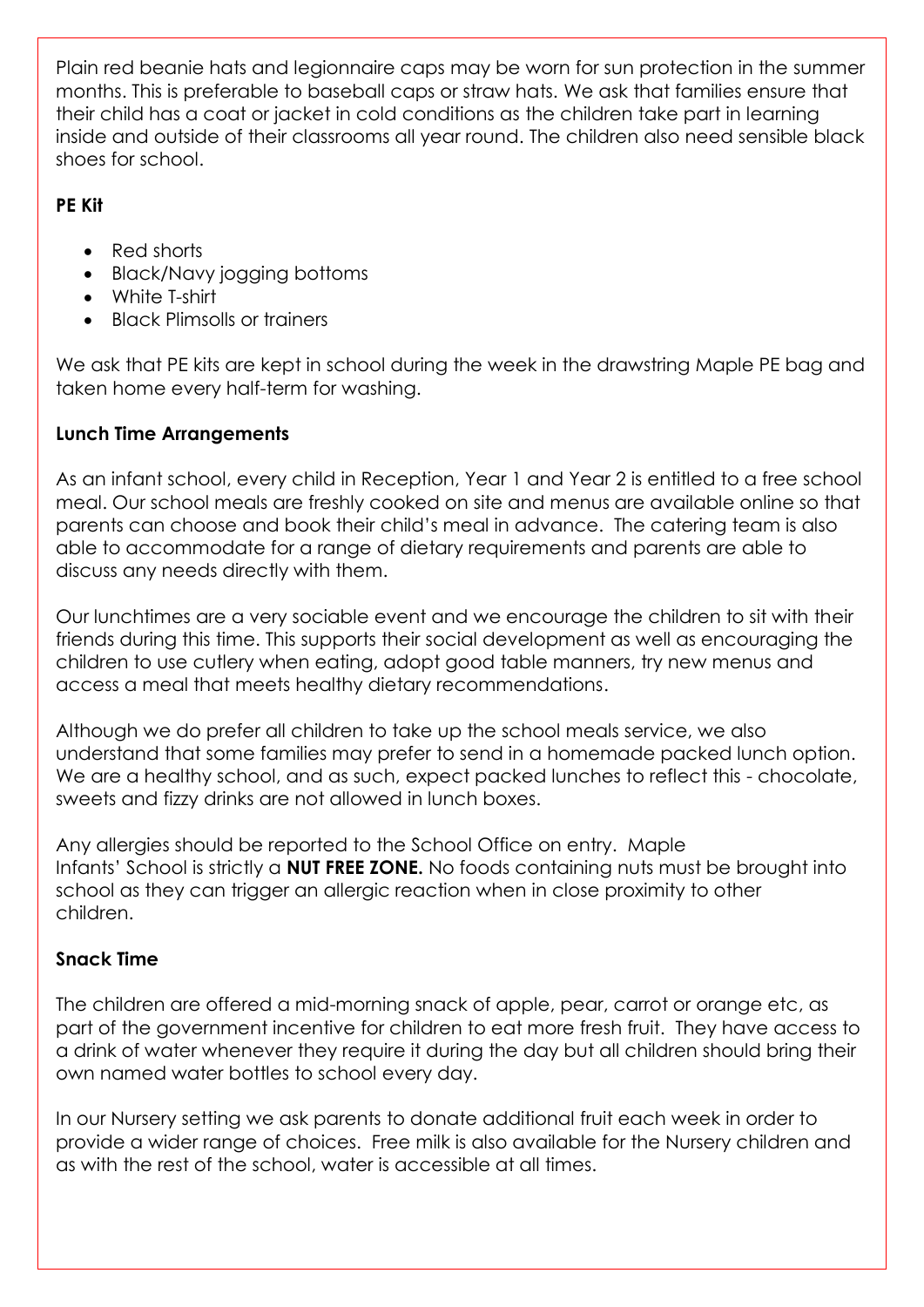### **The Pupil Premium Grant**

The Pupil Premium Grant (PPG) is additional funding provided to schools for children living in households on lower incomes. In the past, eligibility was based on claiming free school meals but from September 2014 all infant children were entitled to a free meal at school. As well as the automatic right to a meal, Maple Infants' also offer any eligible families a "getting started at school kit" which includes the school logo items of uniform your child will need, the choice of two after school clubs and free school trips. Entitlement to PPG is about supporting your child by embracing everything that our school has to offer and to help you avoid making difficult choices.

This additional support is available if you are receiving certain benefits or tax credits (for example income support or income-based job seekers allowance or child tax credits and have an annual income of less than £16,190). If you are receiving Universal credit and you apply after 1 April 2018 your household income must be less than £7,400 a year (after tax and not including any benefits you get). Full details can be found on the Council website:-

[https://www.kingston.gov.uk/info/200130/education\\_schools\\_and\\_nurseries/366/free\\_sch](https://www.kingston.gov.uk/info/200130/education_schools_and_nurseries/366/free_school_meals) [ool\\_meals](https://www.kingston.gov.uk/info/200130/education_schools_and_nurseries/366/free_school_meals)

## **Partnership with Parents**

Communicating with parents is an important part of what we do, making sure you get the correct information about activities, events and things that really matter is something we care about. We regularly send communications and newsletters via Parentmail to keep families well informed. In addition to this, families receive a weekly communication from our key stage leaders, which outlines the learning and any special events which will be taking place in the week ahead.

We wholeheartedly believe that a close partnership between home and school is the key to successful learning and encourage positive relations from the outset. We therefore encourage families to ask any questions which they may have or discuss any concerns at the earliest opportunity so that we can work together to help your child to reach their full potential.

# **Attendance and Punctuality**

At Maple Infants' School we promote **excellent attendance** for **all** pupils in order to ensure that they reach their full potential. We encourage all of our pupils and families to share this ethos and we work together with parents in order to achieve high levels of attendance and punctuality throughout our school. School attendance and punctuality is also monitored as part of the school's safeguarding procedures. In some cases, concerns regarding attendance and punctuality may be referred to the Single Point of Access team within the Local Authority.

# **EVERY DAY IS IMPORTANT**

Pupils need to attend school regularly to benefit from their education. Poor school attendance leaves pupils vulnerable to falling behind and children with poor attendance often achieve less in school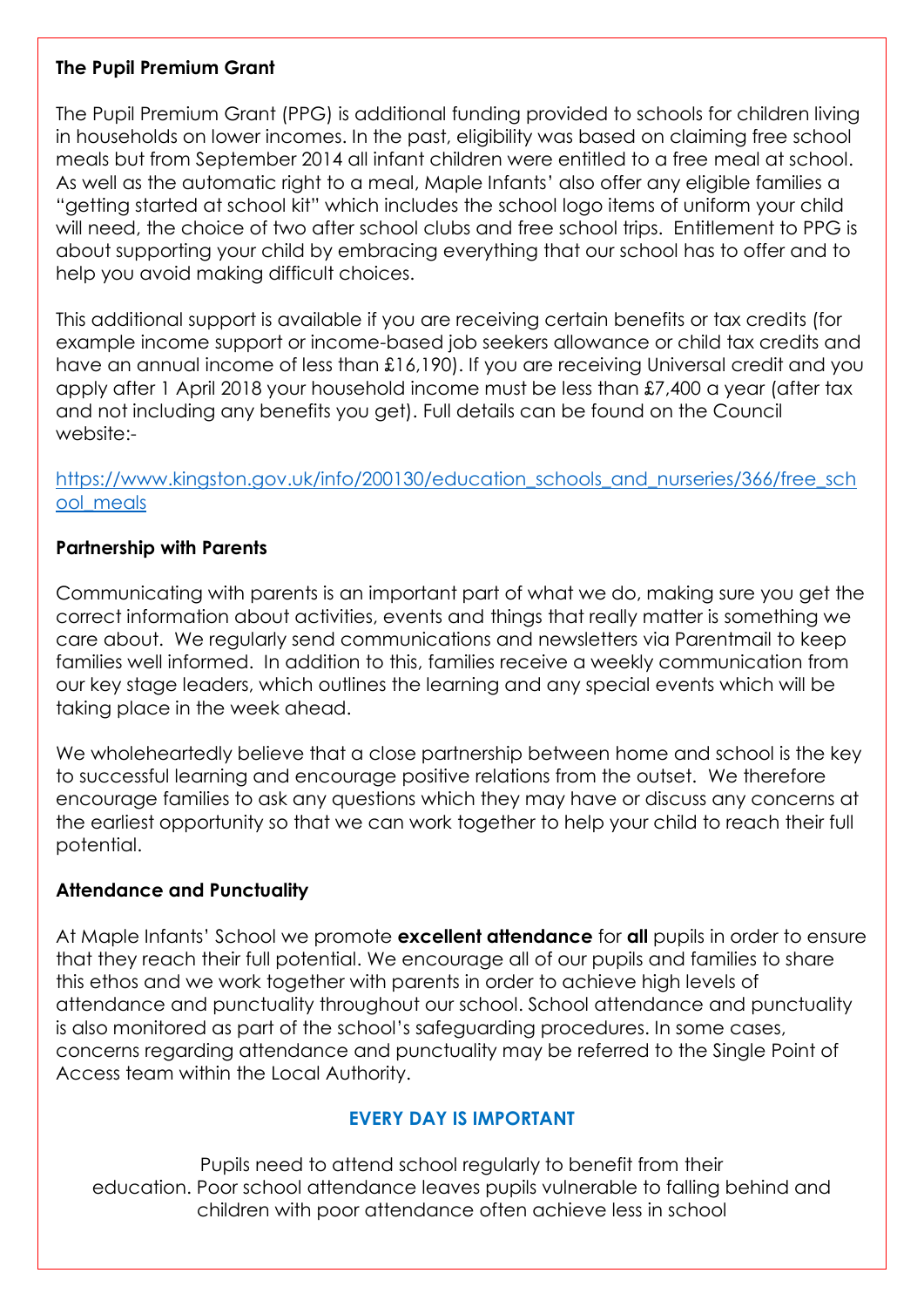#### **Illness and Absence**

We do understand that from time to time children may be unwell. We have identified members of staff who are trained in first aid to support pupils who may require attention. If a child becomes ill or injured during the day and requires collecting, parents/carers will be contacted immediately.

The safety and welfare of your child is of paramount importance to us, so we ask families to inform school of any absence by 9am on the first day of unplanned absence. The school will follow up **any** absences via telephone call, email or face to face to ascertain the reason for the absence. The school will also ensure that proper safeguarding action is taken where necessary, and will identify whether the absence is approved or not and identify the correct attendance code to use.

## **School Voluntary Donations**

At Maple Infants' School, we wholeheartedly believe that early years' education sets the scene for the children's learning journey as they begin their school life. These early years play a crucial role in igniting and inspiring learning from an early age and our mission statement 'together we learn and grow' reflects the importance of establishing that learning is a journey which continues as we grow. It is therefore crucially important for us to be able to provide the children with rich experiences that not only broadens their understanding, knowledge and skills but also supports their own personal development and enables them to extend their own cultural capital. We strive to provide a rich programme of experiences and events that would not be possible without additional financial support. We have a number of ways families can financially support our school and in turn enhance the experiences of their child.

## **Maple Infants' School Voluntary Fund Registration Number is 1179348**

You can see full details on the Charity Commission's website: [http://apps.charitycommission.gov.uk/showcharity/registerofcharities/RegisterHomePage.](http://apps.charitycommission.gov.uk/showcharity/registerofcharities/RegisterHomePage.aspx) [aspx](http://apps.charitycommission.gov.uk/showcharity/registerofcharities/RegisterHomePage.aspx)

Our Governing Body has set up a School Voluntary Fund that welcomes regular donations, as well as those given on a more ad hoc basis. The money raised by this fund is used to enhance our children's education by contributing, for instance, to the improvement of recreational and teaching facilities or to provide added value to the curriculum beyond what is funded by the government.

**Our requested donation is £60 per year per child or £5 per month.** If half of our families made this regular donation, it would provide the school with approximately an additional £10,000.

#### **The Friends of Maple Infants' School**

The Friends of Maple Infants is the school's equivalent of a PTA and all parents and carers of pupils at the school are automatically members, alongside teaching and non-teaching staff.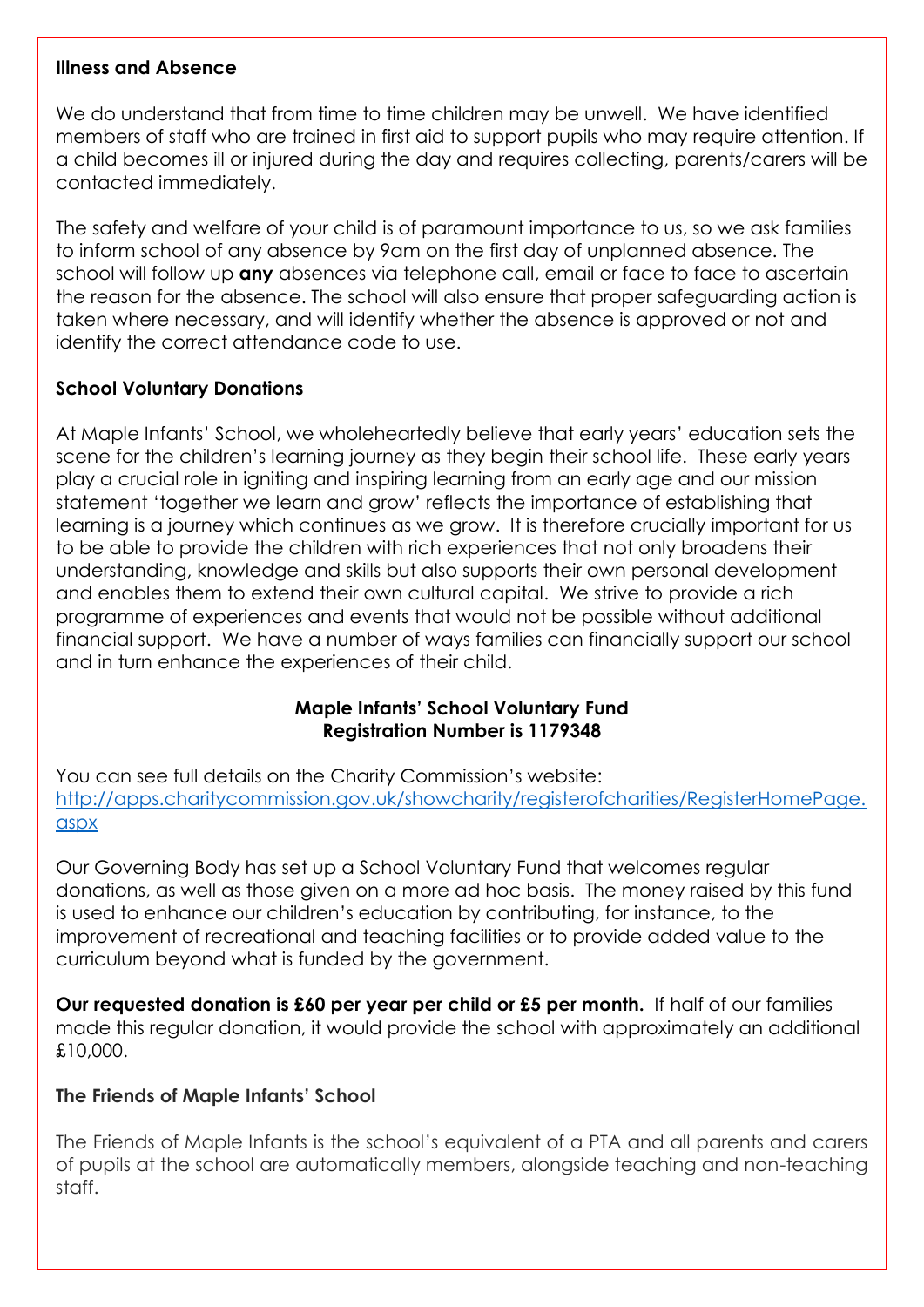### **The Friends support Maple Infants by promoting closer links between home and school and providing enrichment activities to enhance the educational experiences of pupils.**

The Friends Committee and other volunteers work incredibly hard to organise a selection of social and fund raising activities for the Maple community throughout the year. Any parent or carer who has a child attending Maple nursery or the main school is automatically a Friend of Maple Infants' School. Everyone is invited to come forward and help out at any of the social or fund-raising events which they hold. The Friends' support is greatly valued and appreciated and helps to maintain our lively, supportive community. The events organised are very enjoyable and in the past have included Quiz Nights, Fairs, BBQs and multi-cultural events.

# **Admissions**

We recognise that starting school and choosing the right environment for your child is an important decision for any parent to make and we look forward to meeting prospective parents through our Prospective Parent Meetings.

## **Nursery Places**

If you wish to apply for a Nursery place, please ask for an application form from the School Office any time after your child is 2 years of age in order for them to be considered for a place during the school year in which they will be 4 years old.

All admissions are dealt with in accordance with the Local Authority criteria as set down in the booklets.

#### **Reception School Places**

Children commence the Reception classes in the school year in which they become 5 years of age.

## **Please note: you must still apply for reception class even if your child already attends the nursery at your preferred primary school.**

If you live within in the borough, you can apply for a school place online using the eAdmissions system [\(http://www.eadmissions.org.uk\)](http://www.eadmissions.org.uk/)

If you don't live in the borough, you need to apply through your own council and you can include Kingston schools on your application form.

Kington Primary School Admissions Brochure will guide you through the process - you should read this before making your online application. Please let the office know if you would like any support with your application.

https://www.kingston.gov.uk/info/200342/apply for a school place/209/apply for an inf [ant\\_junior\\_or\\_primary\\_school\\_place\\_september\\_intake](https://www.kingston.gov.uk/info/200342/apply_for_a_school_place/209/apply_for_an_infant_junior_or_primary_school_place_september_intake)

After receiving an offer of a place, parents will be invited to a welcome meeting. During this time, there will be the opportunity to meet your child's new teachers, ask any questions and receive important information. We also carefully plan transition activities